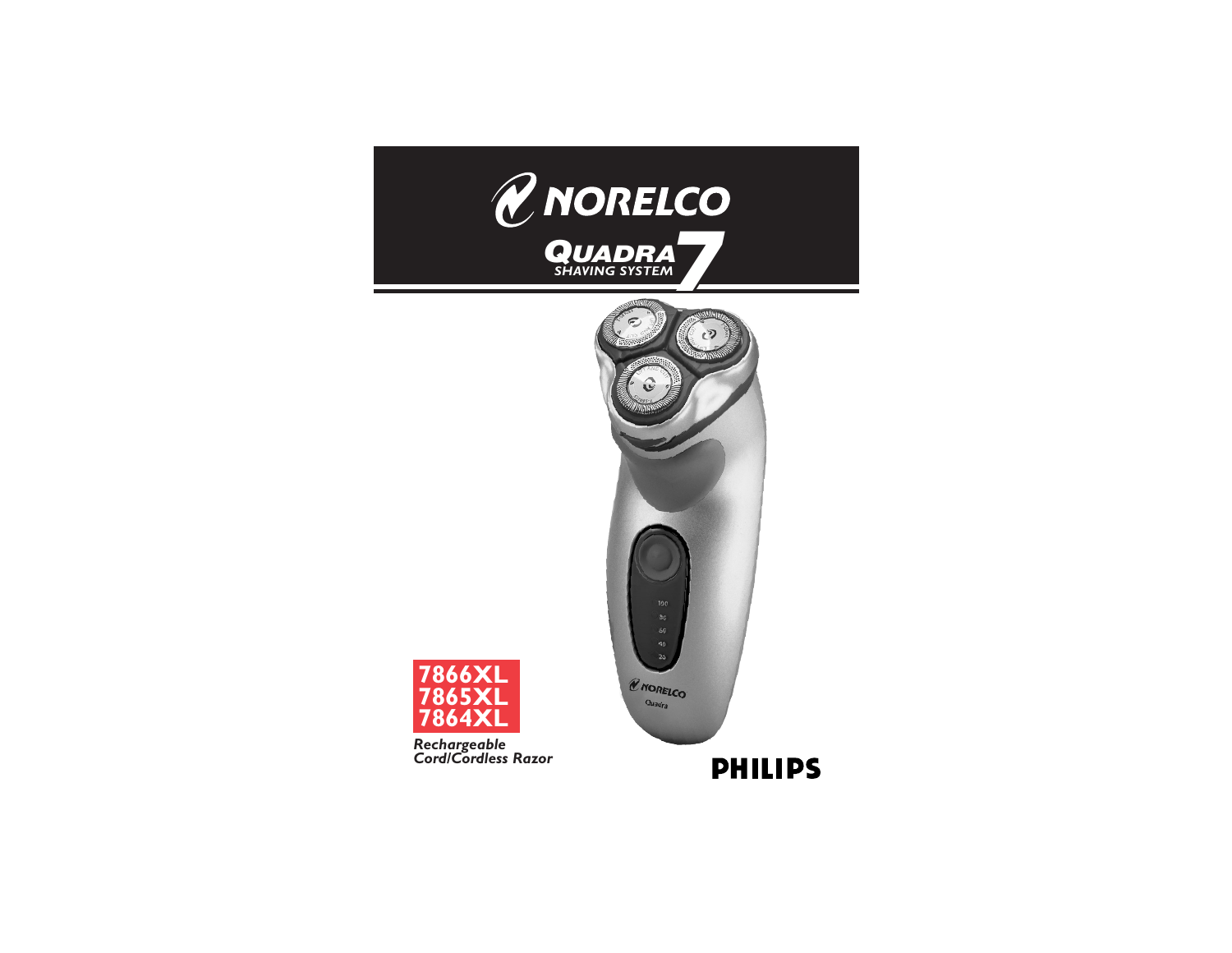# **IMPORTANT SAFETY INSTRUCTIONS**

When using an electric razor, basic safety precautions should always be followed, including the following:

**Read all instructions before using this appliance.**

# **DANGER**

### **To reduce the risk of electric shock:**

- 1 Do not reach for a razor that has fallen into water. Unplug immediately.
- 2 Do not use razor corded while bathing or in a shower.
- 3 Do not place or store razor while plugged in where it can fall or be pulled into a tub or sink. Do not place or drop into water or other liquid while plugged in.
- 4 Always unplug this razor from the electrical outlet immediately after use, except when razor is (re)charging.
- 5 Unplug this razor before cleaning.
- 6 When **discarding** razor, unplug razor and remove rechargeable batteries. See Battery Removal instructions.

# **WARNING**

### **To reduce the risk of burns, fire, electric shock, or injury to persons:**

- 1 Close supervision is necessary when this razor is used by, on, or near children or invalids.
- 2 Use this razor for its intended household use as described in this manual. Do not use attachments not recommended by Philips Electronics North America Corporation.
- 3 Never operate this razor if it has a damaged cord or charging plug, if it is not working properly, if it has been dropped or damaged, or dropped into water while plugged in. Return the razor to an Authorized Norelco Service Location for examination and repair.
- 4 Keep the razor, cord and charging plug away from heated surfaces.
- 5 Never drop or insert any object into any opening.
- 6 Do not charge or plug in razor outdoors or operate where aerosol (spray) products are being used or where oxygen is being administered.
- 7 Do not use this razor with a damaged or broken comb, as facial injury may occur.
- 8 Always attach plug to razor first, then charging plug to outlet. Be certain that plug is inserted firmly into razor, up to mark indicated on plug.To disconnect, turn razor off then remove charging plug from outlet.
- 9 Never put the razor in direct sunlight or store in a pouch at a temperature above 140ºF.
- 10 Razor can be rinsed under running tap water. Do not submerge razor in water.
- 11 To prevent possible damage to the cord, do not wrap cord around the razor.

# **SAVE THESE INSTRUCTIONS**

# **IMPORTANT**

The power plug contains a transformer. Do not cut off the power plug to replace it with another plug, as this will cause a hazardous condition.

# **IMPORTANT** Your razor contains NICKEL-CADMIUM RECHARGEABLE

BATTERIES. See Battery Removal instruction sheet for battery disposal information.

# **ENGLISH**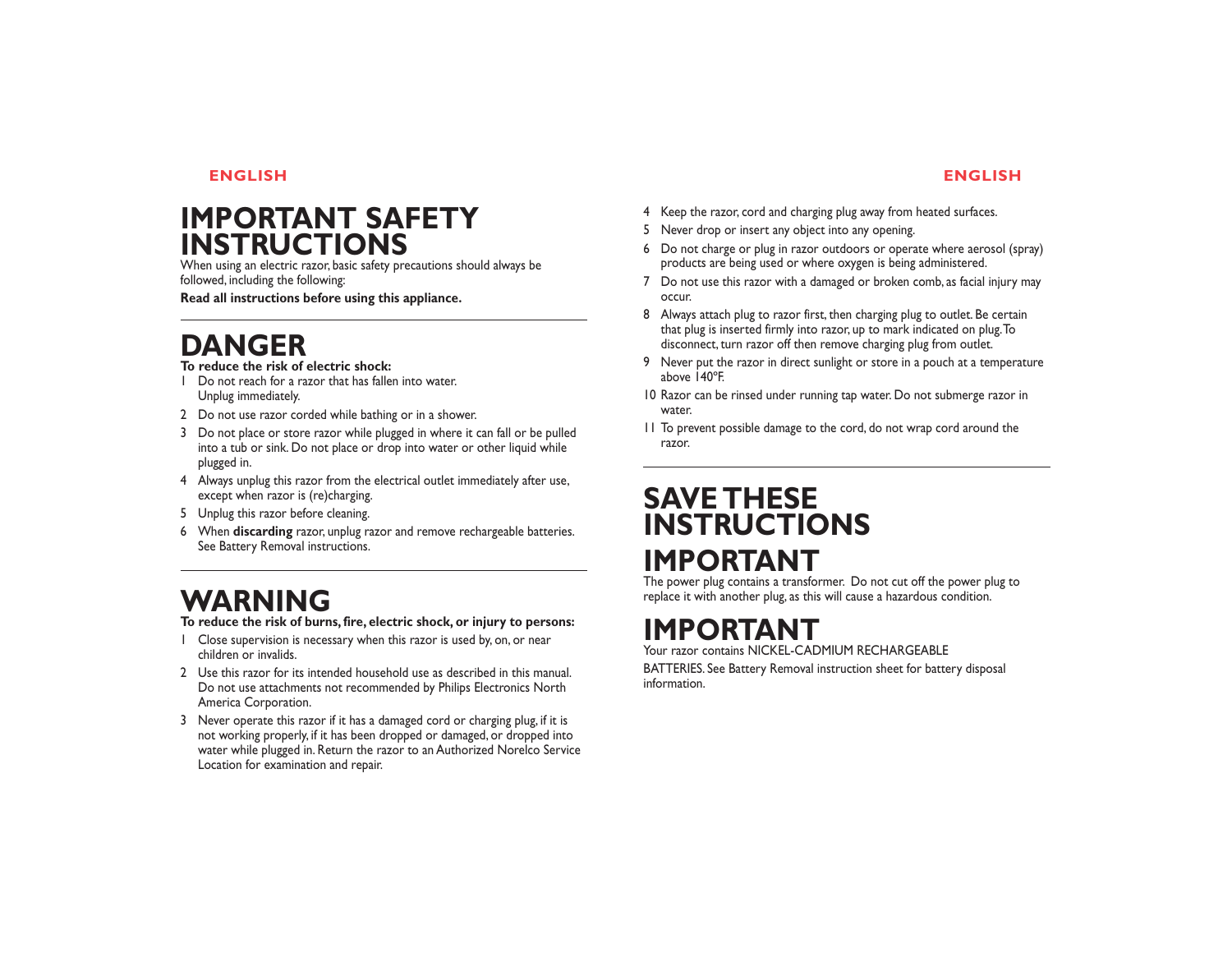п п

п п п

п

# *&* NORELCO **60-DAY MONEY-BACK GUARANTEE**

To enjoy the closest and most comfortable shave from your new Norelco Men's Razor, the razor should be used <u>exclusively</u> for 3 weeks. This allows your hair and skin enough time to adapt to the Norelco Shaving System. If, after that period of time, you are not fully satisfied with your Norelco Men's Razor, send the product **back and we'll refund you the full purchase price. The razor must be shipped prepaid by insured mail, insurance prepaid, and have the sales slip, indi**r. **cating purchase price and the date of purchase, enclosed.** The razor must be postmarked <u>no later than 60 days</u> after the date of purchase. Norelco reserves  $\blacksquare$  the right to verify the purchase price of the razor and limit refunds not to exceed  $\blacksquare$ suggested retail price.

Send dated sales receipt, your complete name and address as indicated below, and the razor, prepaid to: п.

> **Norelco Consumer Products Company A Division of Philips Electronics North America Corporation 450 North Medinah Road, Dock 16 Roselle, IL 60172-2329**

| Please allow 4-6 weeks for delivery of check. (Please Print) |
|--------------------------------------------------------------|
|                                                              |
|                                                              |
|                                                              |
|                                                              |
| Daytime Telephone No. (1998)                                 |
| AREA CODE                                                    |
| REASON FOR RETURNING:                                        |
|                                                              |
|                                                              |
|                                                              |
|                                                              |

ш a.

# **Table of Contents**

| LED Battery Charge Meter 4           |
|--------------------------------------|
|                                      |
| Put It To The Test & Shaving Tips 6  |
| How To Shave With An Electric Razor7 |
|                                      |
|                                      |
|                                      |
|                                      |
|                                      |
|                                      |
|                                      |

### **ENGLISH ENGLISH** 1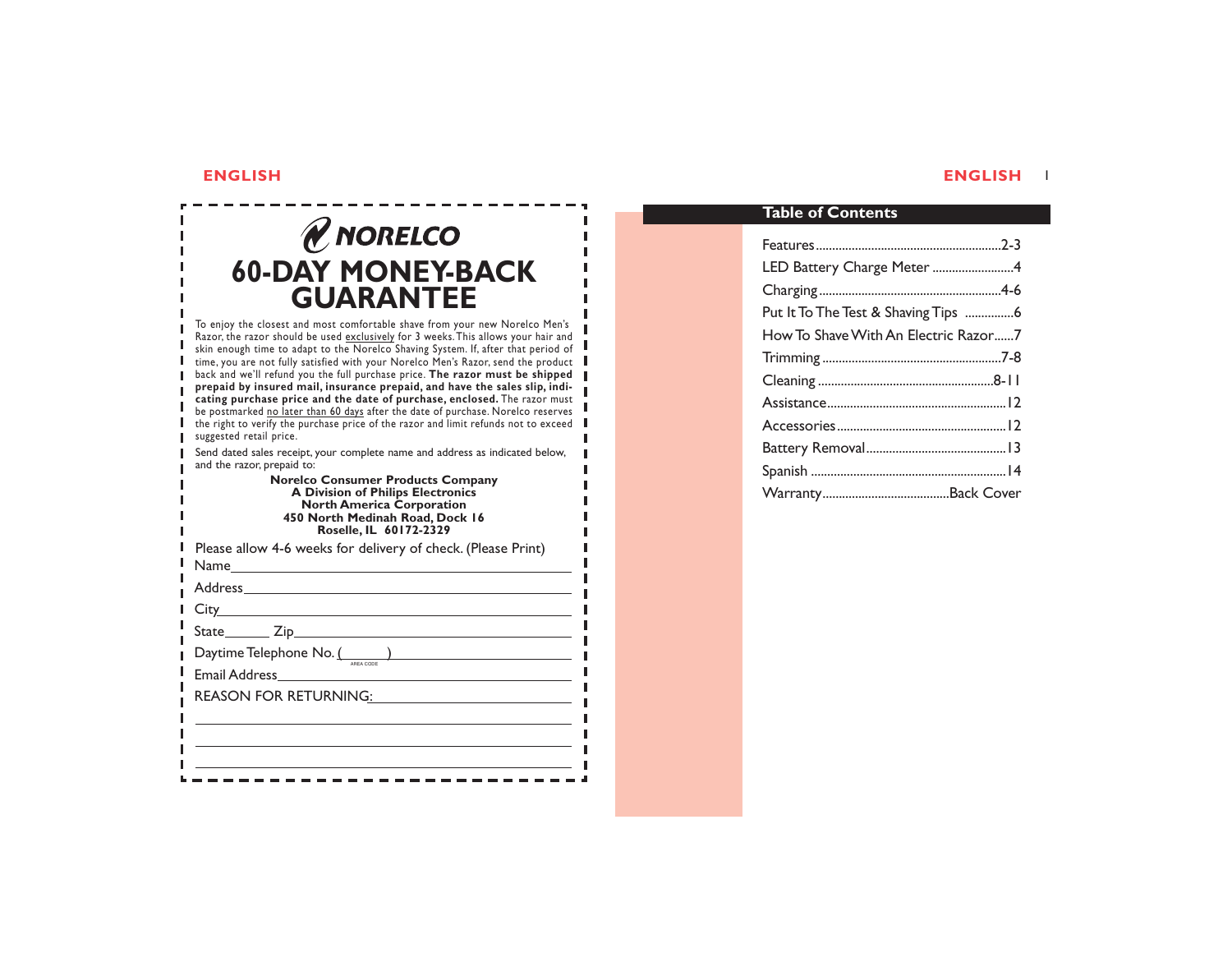### 2 **ENGLISH ENGLISH** 3 2 **ENGLISH**

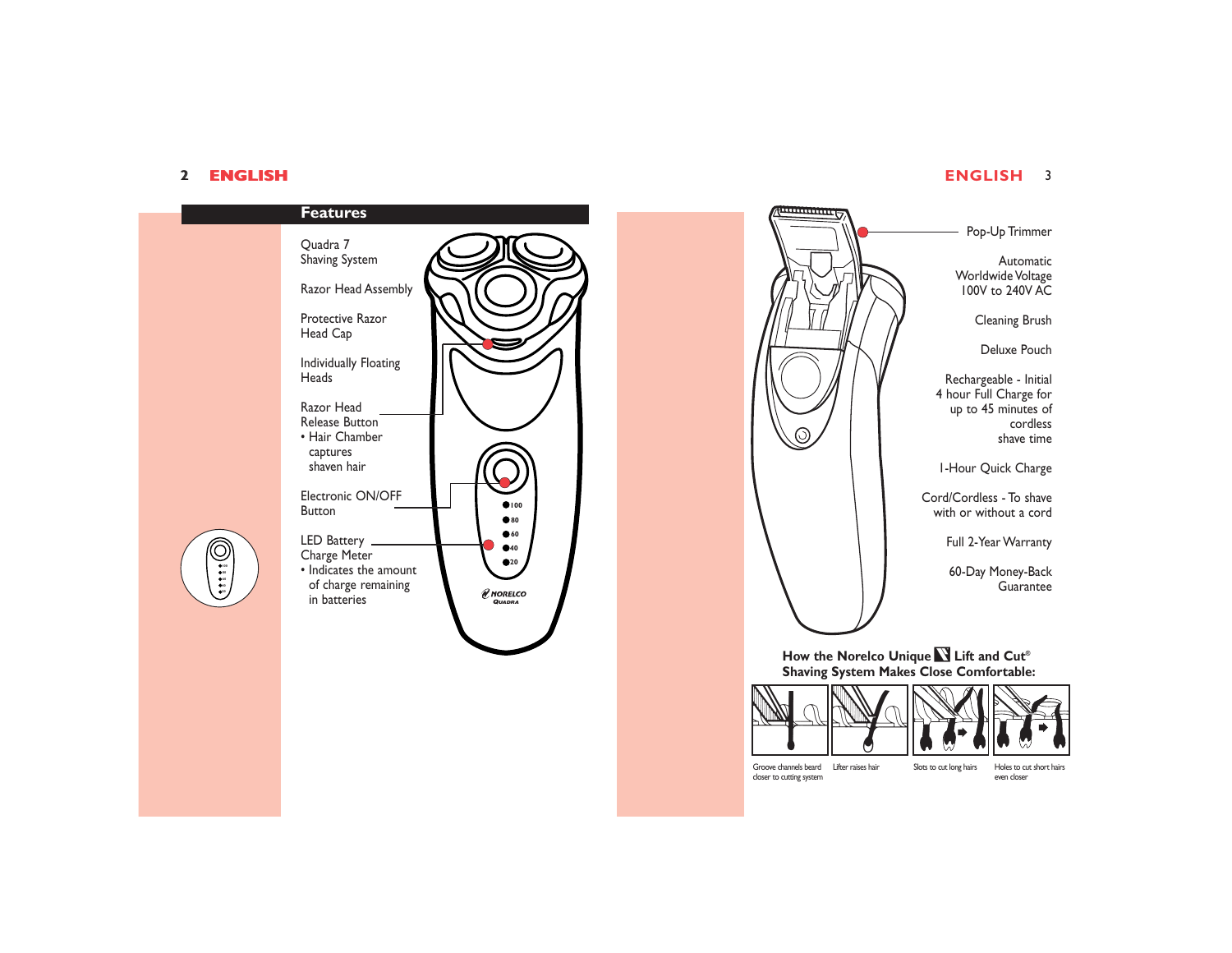### **ENGLISH** 5

# **LED Battery Charge Meter**

### **The Meter provides the following information:**



### ◗ **LED Battery Charge Meter**

The number (percentage) on the display indicates approximately how much power is left in the batteries.

### ◗ **Low Battery Indicator**

If the batteries run low, the "20" Section on the display lights up red.When you turn the razor OFF, the red light will blink for approximately 4 seconds.

### ◗ **Charging Indicator**

When you charge razor, the "20" Section on the display turns red.After approximately 3 minutes, it will then turn green and blink. As charging continues, more and more sections of the display meter will briefly blink green and light up to indicate what level (percentage) of the batteries have been charged.

◗ **Full Charge Indicator**

When the batteries have been fully charged, all the "blocks" on the display will light up green.

### **Charging**

- ◗ Battery performance is best if you recharge only when the batteries are (almost) completely empty.
- Charging or recharging at temperatures below 40ºF or higher than 95ºF adversely affects lifetime of batteries.
- ◗ Continuously recharging or continuously using as a corded razor will reduce life of batteries.
- ◗ You may also shave using the charging plug provided.This razor will not recharge while being used corded.

■ Recharge only when block "20" lights up red.

- Connect cord to razor. Connect charging plug into any 120V to 240V AC outlet. Use only the charging plug provided. As you charge razor, the "20" Section on the display turns red. After approximately 3 minutes, it will then turn green and blink. As charging continues, more and more sections of the display meter will briefly blink green and light up to indicate what level (percentage) of the batteries have been charged.You can shave immediately (corded). 1
- ◗ An adaptor plug may be necessary for charging plug usage in some foreign countries. Use an attachment plug adaptor of the proper configuration for power outlet.The charging plug will automatically convert to work on 100V to 240V AC Systems.

● Do not charge razor in pouch.

2 First time charging and recharging after non-use for 1 month or more requires a full 4 hours.When batteries are fully charged, all the "blocks" on the display will light up green.

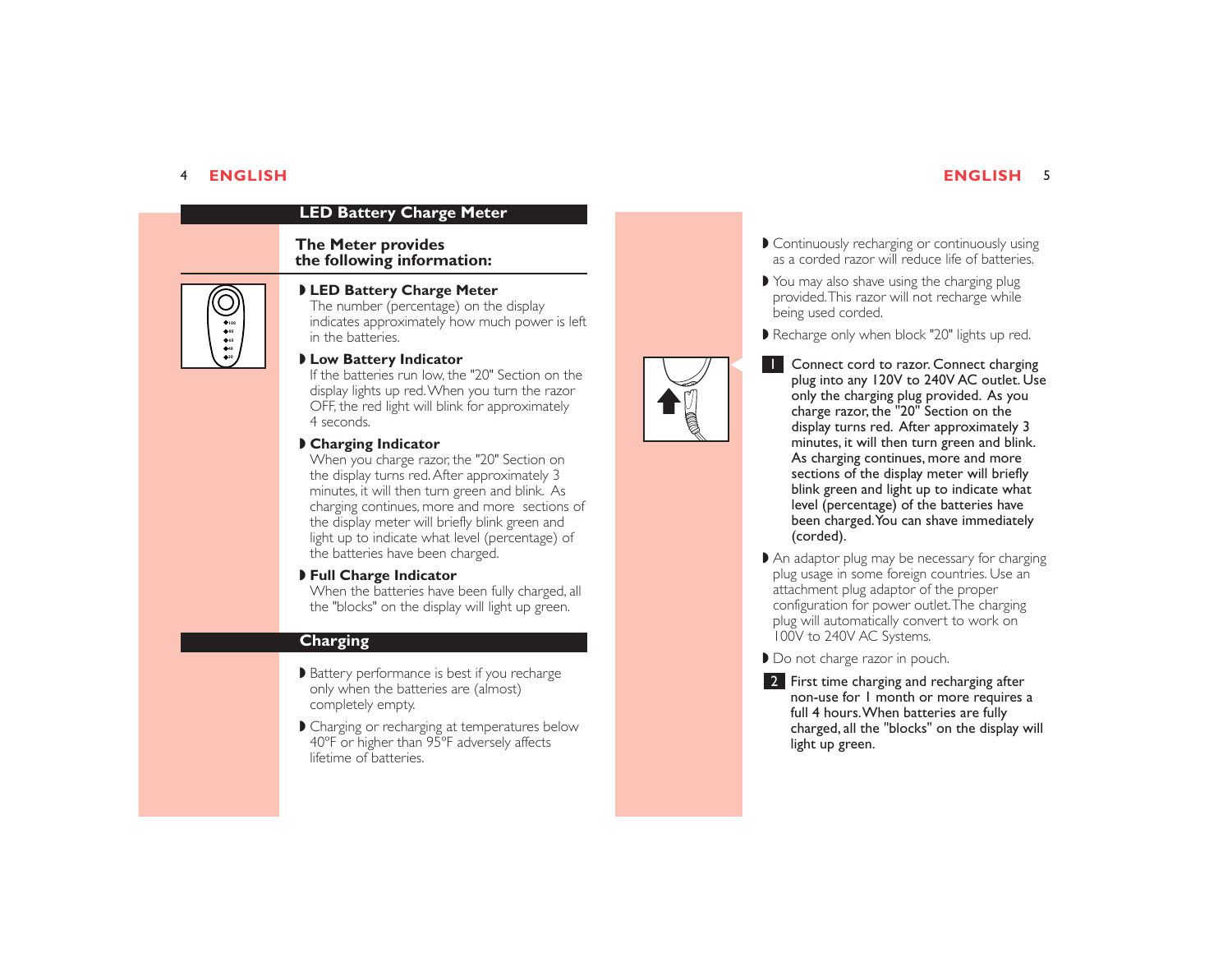### **ENGLISH** 7



## **How To Shave With An Electric Razor**

- Use this razor for its intended household use as described in this manual.
- ◗ Shaving with a clean, dry face gives the best results.



- **Turn razor ON. Shave against the direction** of beard growth using both straight and circular movements.
- 2 Stretch your skin with your free hand so blades can lift and cut whiskers. Gently press razor to skin, so the floating heads can follow the contours of your face. DO NOT press too hard.Too much pressure can pinch the skin into the combs.

### Turn razor OFF. 3



- **Put the protective razor head cap on the razor to protect razor heads.** 
	- Replace Quadra razor heads (model # HQ6) once a year for optimal shaving results.

### **Trimming**

### **To groom sideburns and moustache:**

**1** Turn razor ON.

**2** Push up Trimmer Slide Switch. The Trimmer can be activated while the razor is running.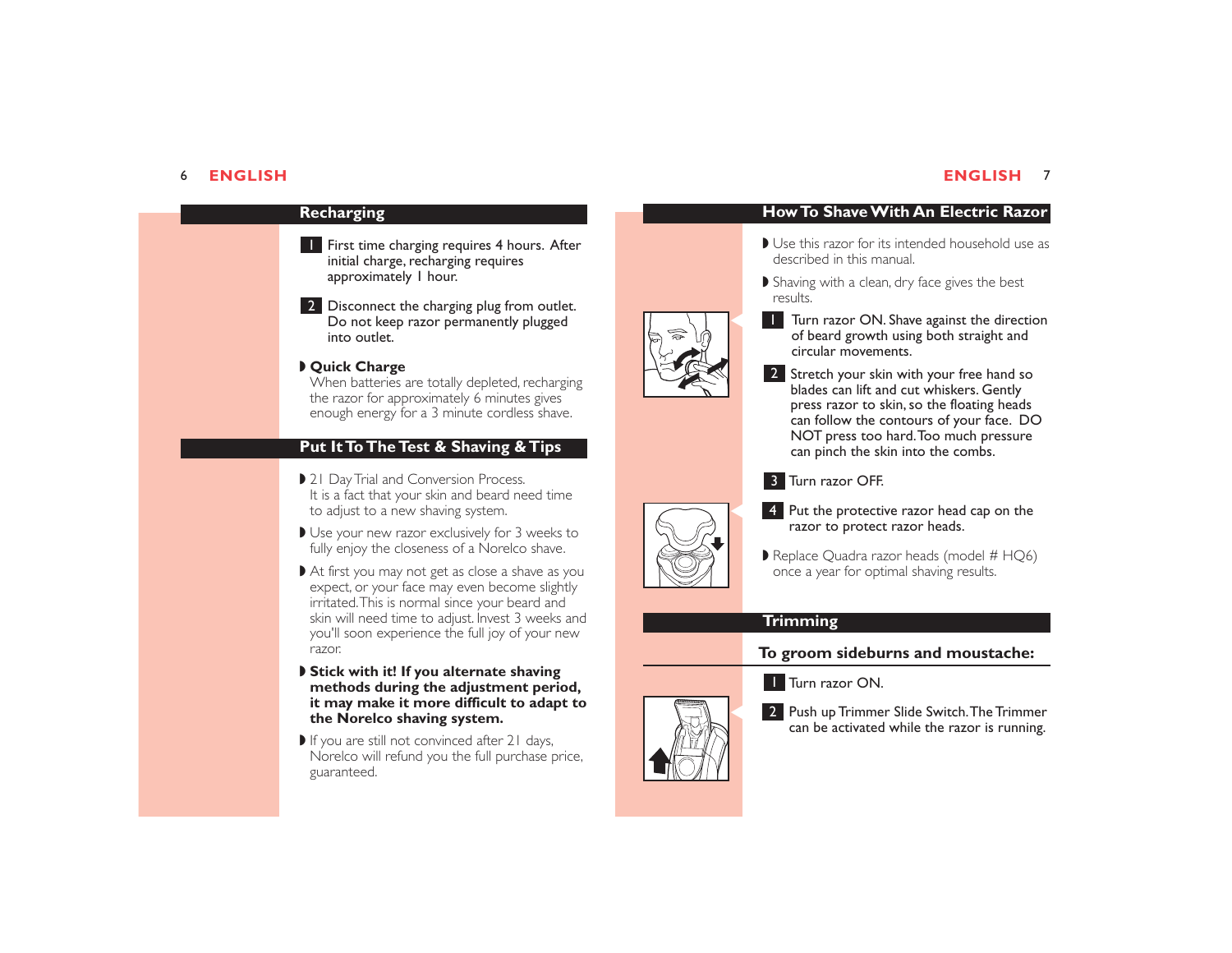

8 Hold Trimmer as shown and move in downward strokes with gentle pressure.

Close Trimmer by sliding Trimmer switch 4 down.



**B** Clean razor heads and hair chamber by running under hot water.



Close the Razor Head Assembly and shake 4 off excess water.

6 You may also clean the hair chamber

◗ Do not mix up the cutters and combs as the shaving performance may be adversely affected for several weeks before optimal shaving performance is restored.

- **Turn razor OFF, remove the charging plug** from the outlet and cord from the razor.
- **Press the Razor Head Release Button and open the Razor Head Assembly.**





S Open Razor Head Assembly again and leave open to air dry.

without water by using the supplied brush.

# **Once A Month: Razor Heads**















from razor before cleaning.



# Turn razor OFF. 5

# **Cleaning**

# **Every Week: Razor Heads**



### ■ The easiest and most hygienic way to clean the razor heads is to rinse them every week with hot water. Water from the tap should be on a hot setting but BE CAREFUL TO TEST WATER FIRST SO AS NOT TO BURN OR SCALD HANDS.

- Regular cleaning guarantees better shaving results.
- ◗ You may also quickly rinse your razor heads after each use.
- **Always turn razor OFF, remove the** charging plug from outlet and remove cord



2 Press the Razor Head Release Button, flip open the Razor Head Assembly.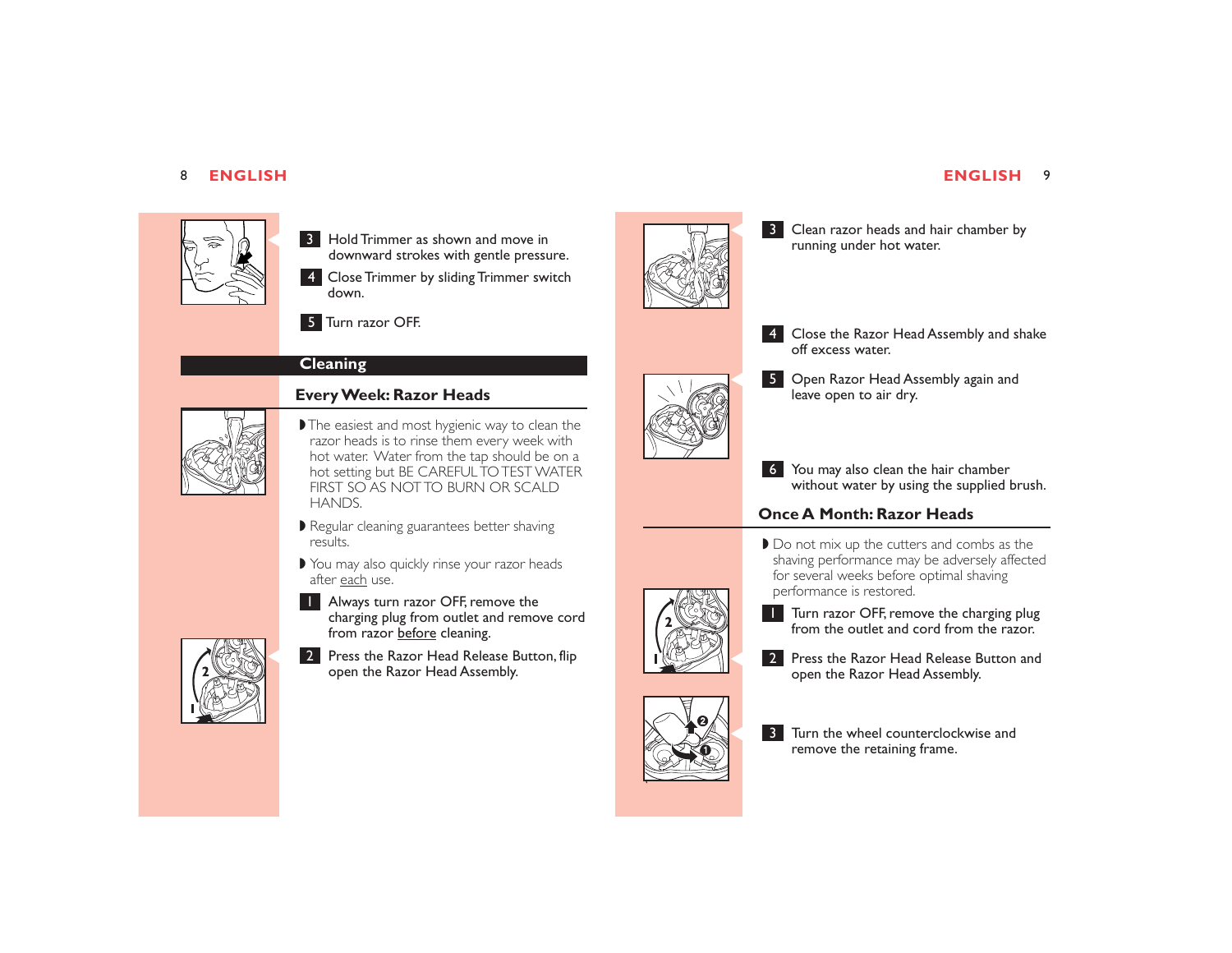



4 Remove and clean one set of heads at a time.

S Separate the cutter from the comb and<br>rinse clean under hot water.

■ Do not clean more than one cutter and comb at a time, since they are all matching sets. If you accidentally interchange the cutters and combs, it could take several weeks before optimal shaving performance is restored.



- Assembly in such a way that the sides with the little holes point to the middle of the shaving unit. 6 Replace the set back into the Head
- ◗ Make sure that the two pointy edges of the head fit exactly into the recesses.
- 7 Repeat the process for the other two sets of cutters and combs.



- 8 Replace the frame.
- **Press down and turn wheel clockwise until** it locks into place.
	- 10 Replace the Razor Head Assembly back on razor.
	- If the razor heads have been properly inserted, a shiny circle is visible in the middle of the razor head assembly.

# **Once A Month: Razor Heads**

◗ For optimum performance, razor cutters and

combs should be cleaned in a degreasing liquid (e.g. Norelco Razor Cleaner, Model RC1776, or alcohol) and lubricated with Norelco Razor Lubricant, model AL80, or one drop of mineral oil (in the center of the head).

# **Every Six Months:Trimmer**



2 Push Trimmer Slide Switch up to pop up Trimmer.



8 Clean Trimmer with the brush.



External Lubricate the Trimmer teeth with Norelco<br>Razor Lubricant (model AL80) or with one drop of mineral oil.

> 5 Close Trimmer by sliding Trimmer switch down.

This razor has no other user-serviceable parts. Any other service should be performed by an Authorized Norelco Service Location.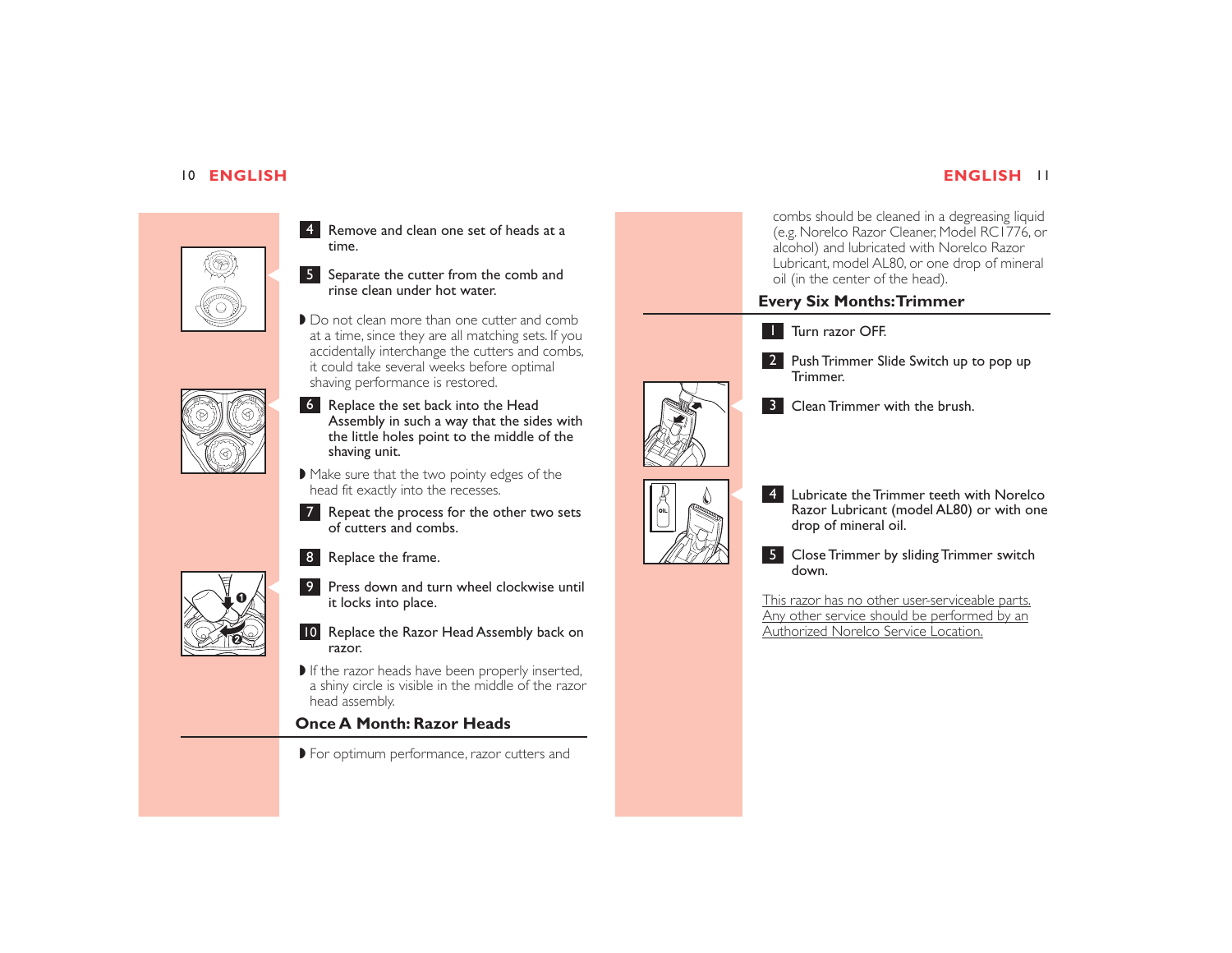## 12 **ENGLISH ENGLISH** 13

| Assistance                                                                                                                                                                           |
|--------------------------------------------------------------------------------------------------------------------------------------------------------------------------------------|
| For assistance or the Authorized Norelco Service<br>Location nearest you, call toll free:                                                                                            |
| 1-800-243-3050<br>or visit our website: www.norelco.com                                                                                                                              |
| Authorized Norelco Service Location information<br>is available 24 hours a day, 7 days a week.                                                                                       |
| <b>Accessories</b>                                                                                                                                                                   |
| Replacement Heads<br><b>Model HO6</b> - For maximum razor<br>performance, replace your Norelco Quadra<br>razor heads once a year.                                                    |
| Razor Cleaner<br><b>RC1776</b> - Norelco Razor Cleaner                                                                                                                               |
| <b>Razor Lubricant</b><br><b>AL80</b> - Norelco Razor Lubricant                                                                                                                      |
| Car Cord Adaptor Cable<br>HQ8010 - Charges razor from a 12V battery<br>in your car, truck, van, boat or camper.                                                                      |
| Norelco Razor Accessories may be purchased at<br>a store near you, an Authorized Norelco Service<br>Location, on our website www.norelco.com or<br>by using the order form enclosed. |
|                                                                                                                                                                                      |

# **Battery Removal**

- ◗ This Norelco Razor contains rechargeable Nickel-Cadmium batteries, which must be disposed of properly.
- ◗ Batteries should only be removed when Razor is to be discarded.
- ◗ Refer to Battery Removal instruction sheet for directions on removing the rechargeable batteries.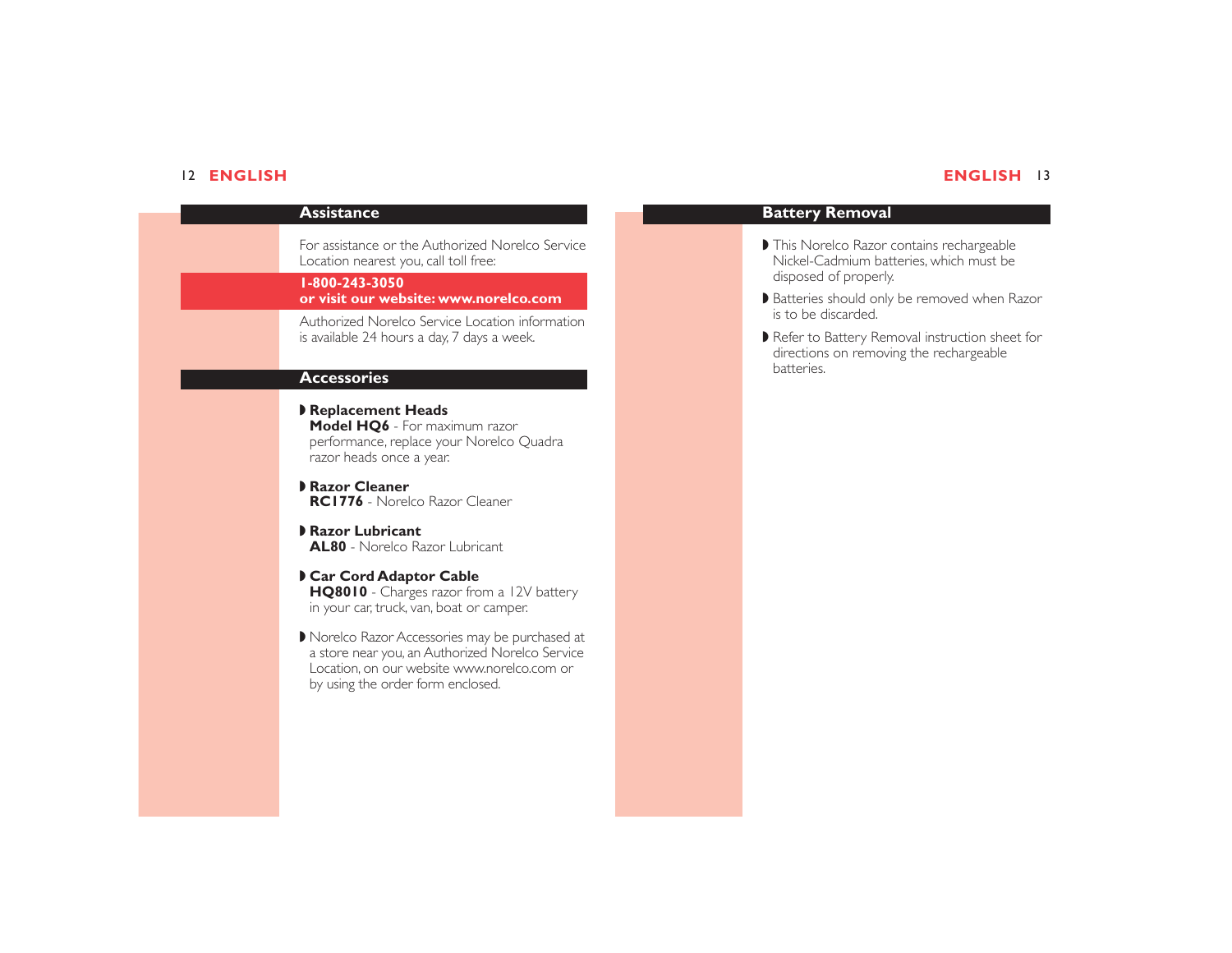# **IMPORTANTES INSTRUCCIONES DE SEGURIDAD**

Cuando use una afeitadora eléctrica, debe seguir siempre las precauciones básicas incluyendo lo siguiente:

**Antes de usar el aparato lea todas las instrucciones.**

# **PELIGRO**

### **Para reducir el riesgo de choque eléctrico**

- 1 No intente coger una afeitadora que se haya caido al agua. Desenchúfela inmediatamente.
- 2 No use una afeitadora con cable de red cuando esté bañándose o duchándose.
- 3 No cologue ni guarde la afeitadora en un lugar desde donde pueda caerse a un lavabo o bañera. Mientras esté enchufada, asegúrese de gue no pueda caerse al agua ni o a otro líquido.
- 4 Desenchufe siempre esta afeitadora de la red inmediatamente después de usarla, excepto cuando la afeitadora esté (re)cargándose.
- 5 Desenchufe la afeitadora antes de limpiarla.
- 6 Cuando se deshaga de la afeitadora, desenchúfela y quite las baterías recargables. Consulte las instrucciones para quitar las baterías.

# **ADVERTENCIA**

**Para reducir el riesgo de quemaduras, fuego, choque eléctrico o daños a las personas:**

- 1 Es necesaria una atenta vigilancia cuando esta afeitadora sea usada por o cerca de niños o inválidos.
- 2 Use esta afeitadora para el uso doméstico para el cual está destinada, tal como se describe en este manual. No use accesorios no recomendados por Philips Electronics North America Corporation.
- 3 No utilice nunca esta afeitadora si la clavija o el cable cargador de red están deteriorados, si no funciona adecuadamente, si se ha caido o deteriorado, <sup>o</sup>

si se ha caido al agua mientras estaba enchufada. Lleve la afeitadora a un Servicio de Asistencia Técnica de Norelco para ser examinada y reparada.

- 4 Mantenga la afeitadora el cable cargador de red lejos de superficies calientes.
- 5 No deje caer ni introduzca ningún objeto por ninguna abertura.
- 6 No cargue o enchufe la afeitadora en el exterior ni la haga funcionar cuando se estén usando aerosoles (sprays) o donde se esté administrando oxígeno.
- 7 No use esta afeitadora con un protector de las cuchillas deteriorado o roto, ya que podría producirse daños en la cara.
- 8 Enchufe siempre la clavija en la afeitadora antes de enchufar el cable cargador a la red. Asegúrese de que la clavija esté firmemente insertada en la afeitadora hasta la marca indicada en la clavija. Para sacarla, apague la afeitadora y desenchúfela de la red.
- 9 No exponga nunca la afeitadora a la luz directa del sol ni la guarde en una bolsa a temperaturas por encima de 140ºF.
- 10 La afeitadora puede enjuagarse bajo el agua del grifo. No la sumerja en agua.
- 11 Para evitar posibles deterioros del cable de red, no lo enrolle alrededor de la afeitadora.

# **GUARDE ESTAS INSTRUCCIONES**

# **IMPORTANTE**

La clavija adaptadora incorpora un transformador. No quite la clavija adaptadora para sustituirla por otro enchufe, ya que podría producirse una situacíon de peligro.

# **IMPORTANTE**

Su afeitadora contiene BATERÍAS RECARGABLES DE NIQUEL-CADMIO. Consulte la hoja "Instrucciones para quitar las Baterías" para información sobre cómo deshacerse de las baterías.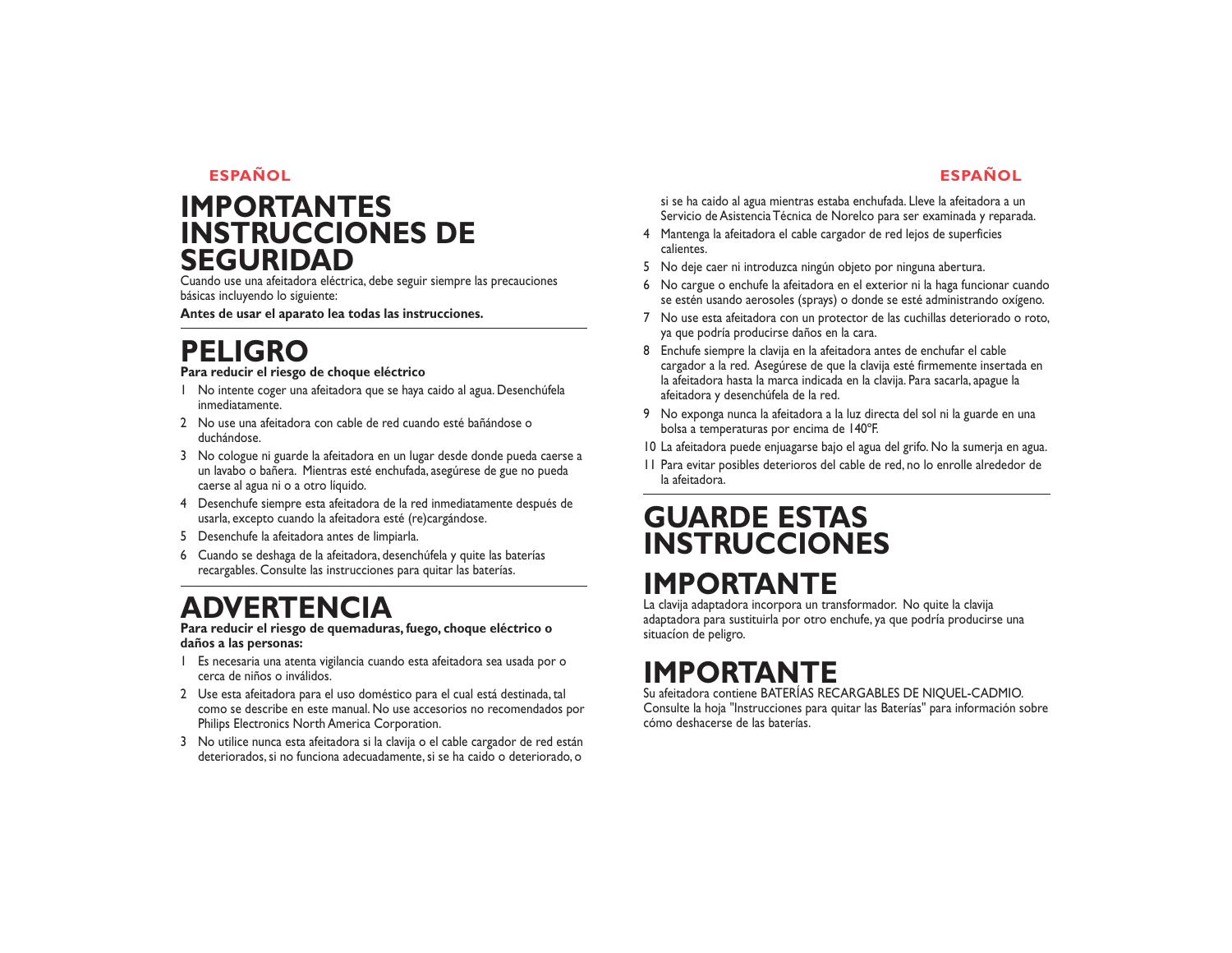$\sim$   $\sim$   $\sim$ 

----

# **ESPAÑOL ESPAÑOL** <sup>1</sup>

| V NORELCO                                                                                                                                                                                                                                                                                                                                                                                                                                                                                  |
|--------------------------------------------------------------------------------------------------------------------------------------------------------------------------------------------------------------------------------------------------------------------------------------------------------------------------------------------------------------------------------------------------------------------------------------------------------------------------------------------|
| 60 DIAS DE GARANTIA DE                                                                                                                                                                                                                                                                                                                                                                                                                                                                     |
| <b>DEVOLUCIÓN DEL DINERO</b>                                                                                                                                                                                                                                                                                                                                                                                                                                                               |
| Para disfrutar de la afeitada mas cómoda y al ras de su nueva Afeitadora Norelco para<br>Hombres, la afeitadora deberá ser usada como único sistema de afeitado durante 3 semanas.<br>Ello proporcionará a su pelo y a su piel tiempo suficiente para adaptarse al Sistema de<br>Afeitado Norelco. Si después de ese período de tiempo no está completamente satisfecho<br>con su afeitadora Norelco para Hombres, devuelva el producto y le retornaremos lo que le<br>costó al comprarlo. |
| La afeitadora debe ser enviada, a portes pagados, por correo certificado (con la<br>certificación pagada) incluyendo el tíquet de compra indicando el precio y la<br>fecha de compra. La afeitadora debe ser matasellada antes de que hayan transcurrido 60<br>días desde la fecha de compra. Norelco se reserva el derecho de verificar el precio de com-<br>pra de la afeitadora y de limitar la devolución de modo que no supere el precio de venta al<br>público sugerido.             |
| Envíe el tíquet de compra con la fecha, su nombre y dirección completos tal como se indica<br>más adelante, junto con la afeitadora a portes pagados a:                                                                                                                                                                                                                                                                                                                                    |
| <b>Norelco Consumer Products Company</b><br>A Division of Philips Electronics North America Corporation<br>450 North Medinah Road, Dock16<br>Roselle, IL 60172-2329                                                                                                                                                                                                                                                                                                                        |
| Por favor, espere entre 4 y 6 semanas a recibir el cheque.                                                                                                                                                                                                                                                                                                                                                                                                                                 |
|                                                                                                                                                                                                                                                                                                                                                                                                                                                                                            |
|                                                                                                                                                                                                                                                                                                                                                                                                                                                                                            |
| Ciudad Alexandria anno 1992 anno 1992 anno 1992 anno 1992 anno 1992 anno 1992 anno 1992 anno 1992 anno 1992 an                                                                                                                                                                                                                                                                                                                                                                             |
| Estado Ziperro de Santo de Santo de Santo de Santo de Santo de Santo de Santo de Santo de Santo de Santo de Sa                                                                                                                                                                                                                                                                                                                                                                             |
| Número de teléfono de dia: $\sum_{\text{Cocopo of a final}}$                                                                                                                                                                                                                                                                                                                                                                                                                               |
| Dirección de email                                                                                                                                                                                                                                                                                                                                                                                                                                                                         |
| MOTIVO DE LA DEVOLUCIÓN:                                                                                                                                                                                                                                                                                                                                                                                                                                                                   |
|                                                                                                                                                                                                                                                                                                                                                                                                                                                                                            |
|                                                                                                                                                                                                                                                                                                                                                                                                                                                                                            |
|                                                                                                                                                                                                                                                                                                                                                                                                                                                                                            |

# **Indice de Contenidos**

| LED medidor de carga de la bateria4 |  |
|-------------------------------------|--|
|                                     |  |
| Prueba y consejos de afeitado6-7    |  |
| Cómo afeitarse con                  |  |
| Una afeitadora eléctrica 7-8        |  |
|                                     |  |
|                                     |  |
|                                     |  |
|                                     |  |
|                                     |  |
|                                     |  |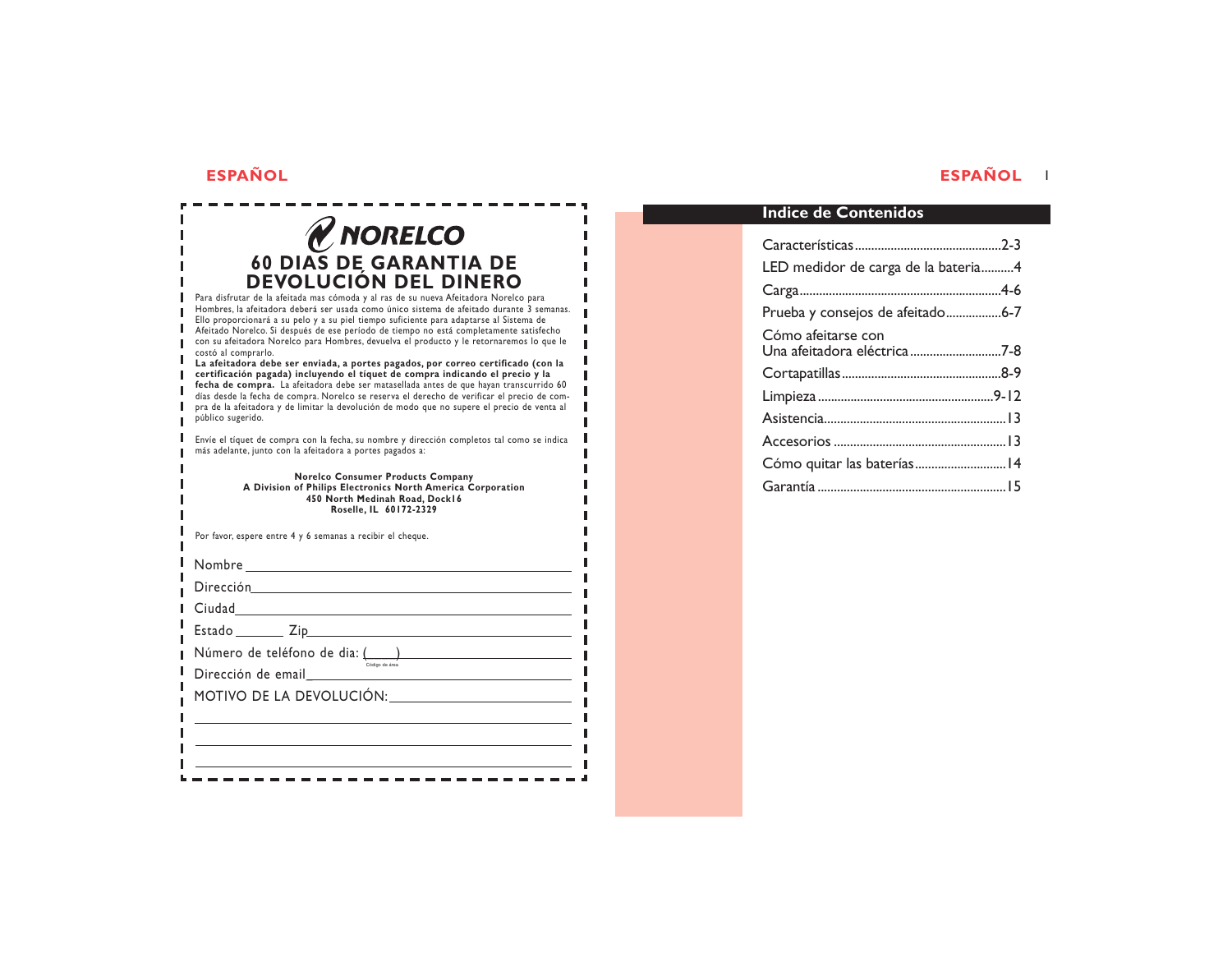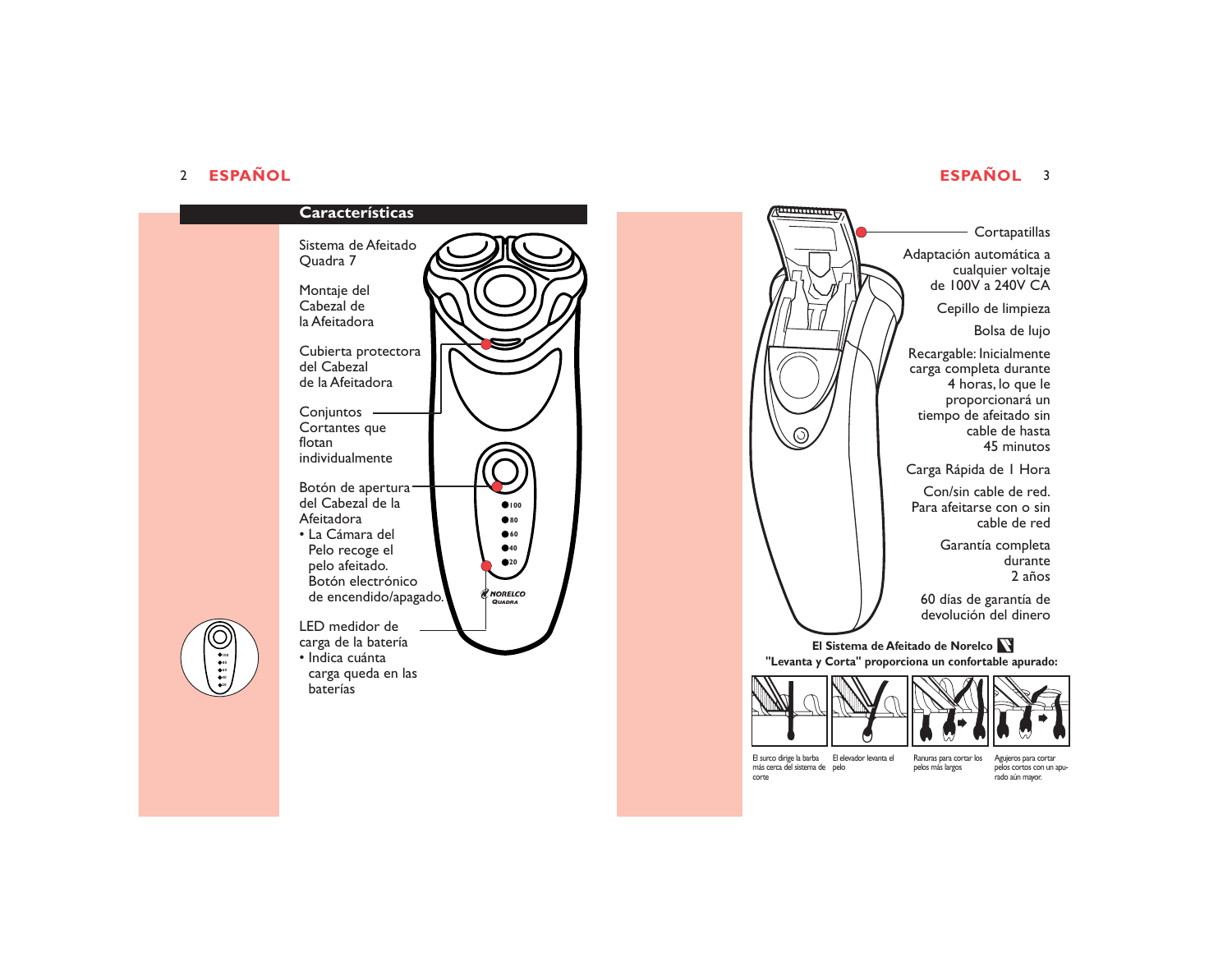# **ESPAÑOL** <sup>5</sup>

# **LED medidor de la carga de la bateria**

### **El Medidor proporciona la siguiente información:**



### ◗ **LED Medidor de Carga de la Batería** El número (porcentaje) de la pantalla indica, aproximadamente, cuánta carga queda en las baterías.

### ◗ **Indicador de Baterias Bajas**

Si las baterías están bajas, la Sección "20" de la pantalla se tornará roja. Cuando apague la afeitadora, la lámpara piloto roja parpadeará durante unos 4 segundos.

### ◗ **Indicador de Carga**

Cuando cargue la afeitadora, la Sección "20" de la pantalla se tornará roja. Después de unos 3 minutos, se tornará verde y parpadeará. Conforme se vaya efectuando la carga, más y más secciones de la pantalla del medidor parpadearán brevemente en verde y se encenderán para indicar qué nivel (porcentaje) de carga se ha alcanzado.

### ◗ **Indicador de Carga Completa** Cuando las baterías estén completamente cargadas, todos los "bloques" de la pantalla estarán verdes.

## **Carga**

■ El funcionamiento de las baterías es mejor si las recargan sólo cuando estén (casi) completamente descargadas.

- ◗ Cargar o recargar a temperaturas por debajo de 40°F y por encima de 95°F afecta desfavorablemente a la vida útil de las baterías.
- ◗ La recarga continua o el uso continuo de la afeitadora con cable de red reducirá la vida de las baterías.
- ◗ También puede afeitarse usando el cable cargador de red que se suministra. Esta afeitadora no se recargará mientras la use con el cable de red.
- ◗ Regargue sólo cuando el bloque "20" se torne rojo.
- Enchufe el cable de red a la afeitadora.<br>1991 Enchúfelo a cualquier enchufe con voltaje entre 120V y 240 V CA. Use sólo el cable cargador que se suministra. Cuando cargue la afeitadora, la Sección "20" de la pantalla se tornará roja. Después de unos 3 minutos se tornará verde y parpadeará. Conforme se vaya efectuando la carga, más y más secciones de la pantalla del medidor parpadearán brevemente en verde y se encenderán para indicar que nivel (porcentaje) de carga se ha alcanzado. Puede afeitarse immediatmente con el cable suministrado.
	- En algunos países puede ser necesario usar un adaptador de la clavija para utilizar el cable cargador de red. Use un adaptador con las correctas configuraciones para la salida electrica. El cable cargador de red se convertirá automática voltajes de red entre 100 V y 240 V CA.

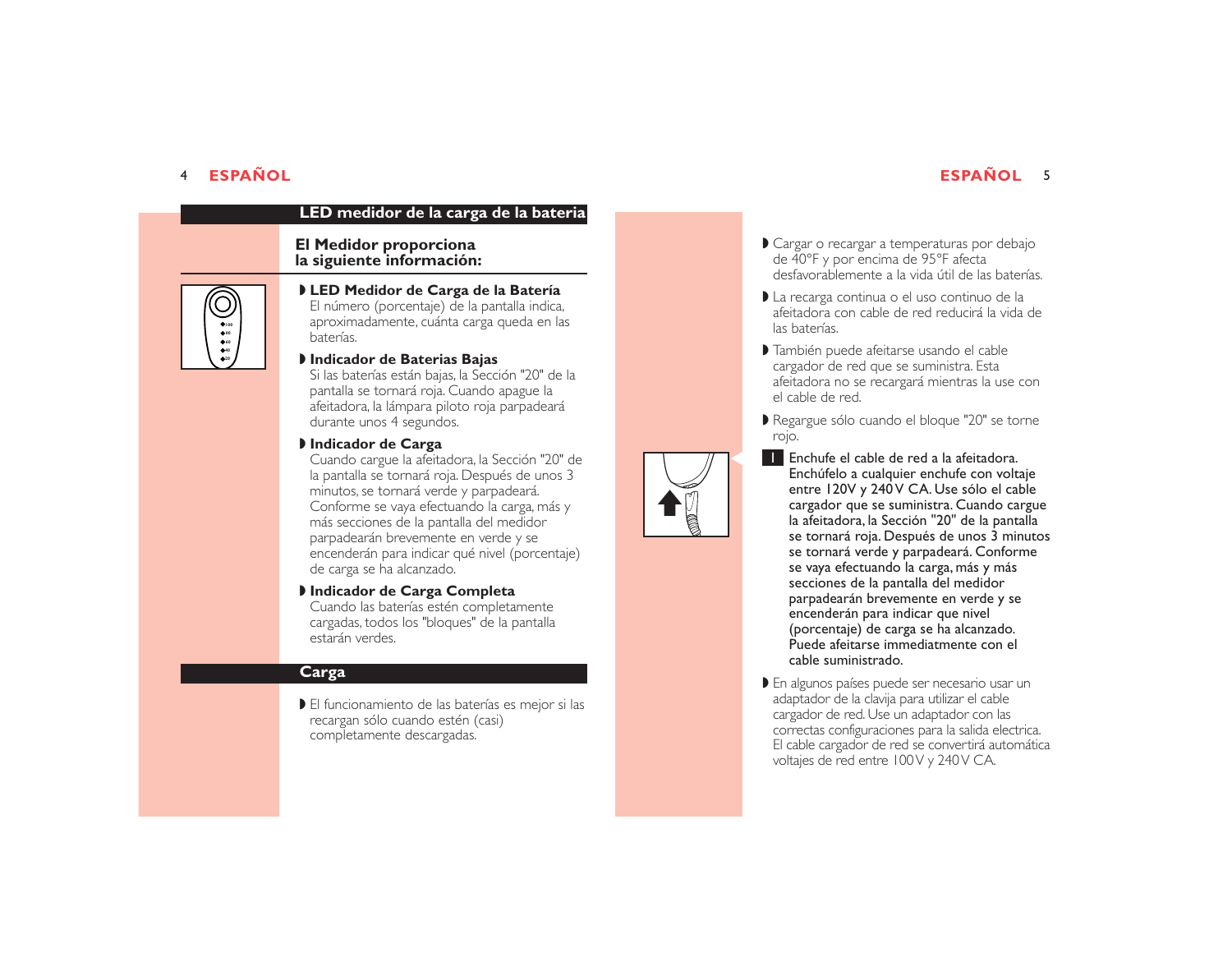- ◗ No carge la afeitadora dentro de la bolsa.
- La primera carga, o una recarga después de 2 1 mes (o más) sin usar la afeitadora, requerirá una carga completa durante 4 horas. Cuando las baterías estén completamente cargadas, todos los "bloques" de la pantalla estarán verdes.

### **Recarga**

- **La** primera carga requiere 4 horas. Después de la carga inicial, la recarga requiere aproximadamente 1 hora.
- 2 Desenchufe el cable cargador de red. No mantenga la afeitadora enchufada permanentemente a la red.

### ◗ **Carga Rápida**

Cuando las baterías estén completamente agotadas, el recargar la afeitadora durante unos 6 minutos le proporcionará suficiente energía para un afeitado de 3 minutos sin cable.

### **Prueba Y Consejos De Afeitado**

- ◗ Prueba durante 21 días y Conversión. Es un hecho que su piel y su barba necesitan tiempo para adaptarse a cualquier nuevo sistema de afeitado.
- ◗ Use exclusivamente su nueva afeitadora durante 3 semanas para disfrutar completamente del apurado de un afeitado Norelco.
- Al principio puede que no obtenga un afeitado tan apurado como esperaba, o incluso es posible que su cara se irrite ligeramente. Esto es normal, ya que su barba y su piel necesitarán tiempo para adaptarse. Emplee 3 semanas y podrá disfrutar por completo de su nueva afeitadora.
- ◗ Persevere con ella ! Si va alternado métodos de afeitado durante el período de adaptación, esto hará que sea más difícil la adaptación al sistema de afeitado Norelco.
- Si después de 21 días no está convencido, Norelco le garantiza la devolución completa del precio de compra.

### **Cómo Afeitarse Con Una Afeitadora Eléctrica**

- ◗ Solo utilice este producto para el uso personal doméstico previsto, como se describe en este manual.
- ◗ El afeitarse con la cara limpia y seca da los mejores resultados.
- **C Ponga la afeitadora en marcha. Haciendo movimientos tanto rectos como circulares,** aféitese en dirección contraria a la del crecimiento del pelo.

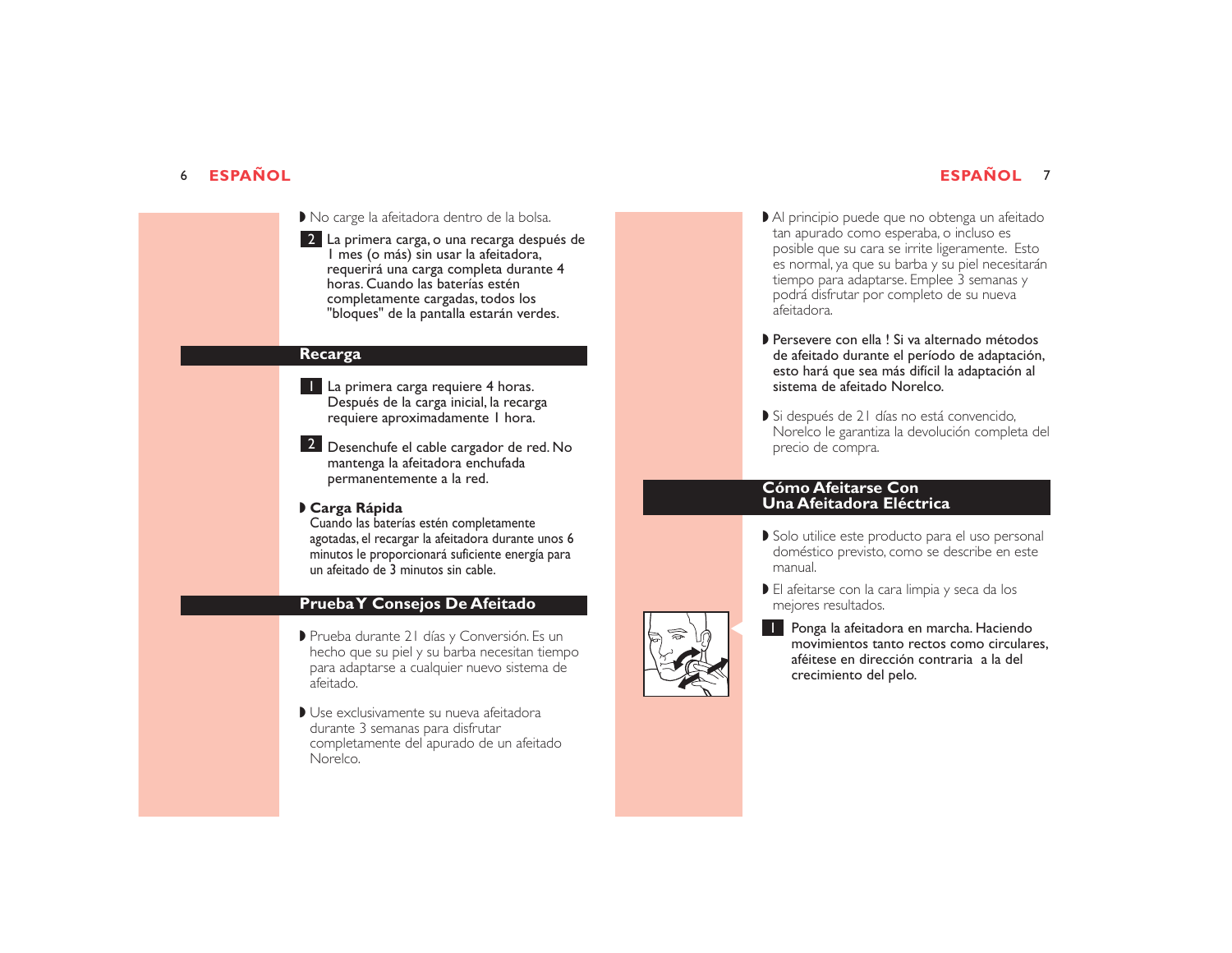# 8 **ESPAÑOL ESPAÑOL** 9

Con su mano libre estírese la piel para que 2los conjuntos cortantes puedan levantar y cortar la barba. Presione suavemente la afeitadora sobre la piel a fin de que los conjuntos cortantes flotantes puedan seguir los contornos de su cara. NO apriete demasiado fuerte. Demasiada presión puede pellizcar conjuntos la piel con los cortantes.

## Apague la afeitadora. 3

**C** Para proteger los conjuntos cortantes, ponga la tapa del cabezal afeitador en la Afeitadora.

> ■ Para unos óptimos resultados en el afeitado, sustituya los conjuntos cortantes Quadra (Tipo HQ6) una vez al año.

## **Cortapatillas**

# **Para recortar las patillas y el bigote**



**Ponga la afeitadora en marcha.** 

**2** Presione hacia arriba el interruptor<br>deslizante del cortapatillas. El cortapatillas puede activarse mientras la afeitadora está en funcionamiento.



8 Sostenga el cortapatillas como se indica y haga pasadas hacia abajo con una suave presión.

Cierre el cortapatillas deslizando el 4 interruptor del cortapatillas hacia abajo.

Apague la afeitadora. 5

### **Limpieza**

## **Cada semana: Conjuntos cortantes**



- ◗ La forma más fácil e higiénica de limpiar los conjuntos cortantes es enjuagándolos cada semana con agua caliente. El agua del grifo<br>deberá estar caliente, pero TENGA CUIDADO Y PRUÉBELA ANTES PARA NO QUEMARSE LAS MANOS.
- ◗ Una limpieza regular garantiza los mejores resultados en el afeitado.
- ◗ También puede enjuagar rápidamente sus conjuntos cortantes después de cada uso.

Antes de limpiarla, apague siempre la 1 afeitadora, desenchúfela de la red y quite el cable de la afeitadora.



<sup>C</sup> Presione el botón de liberación del Cabezal Afeitador y abra el Bloque del Cabezal Afeitador. 2



<sup>3</sup> Limpie los conjuntos cortantes y la cámara<br>de recogida del pelo bajo el agua caliente del grifo.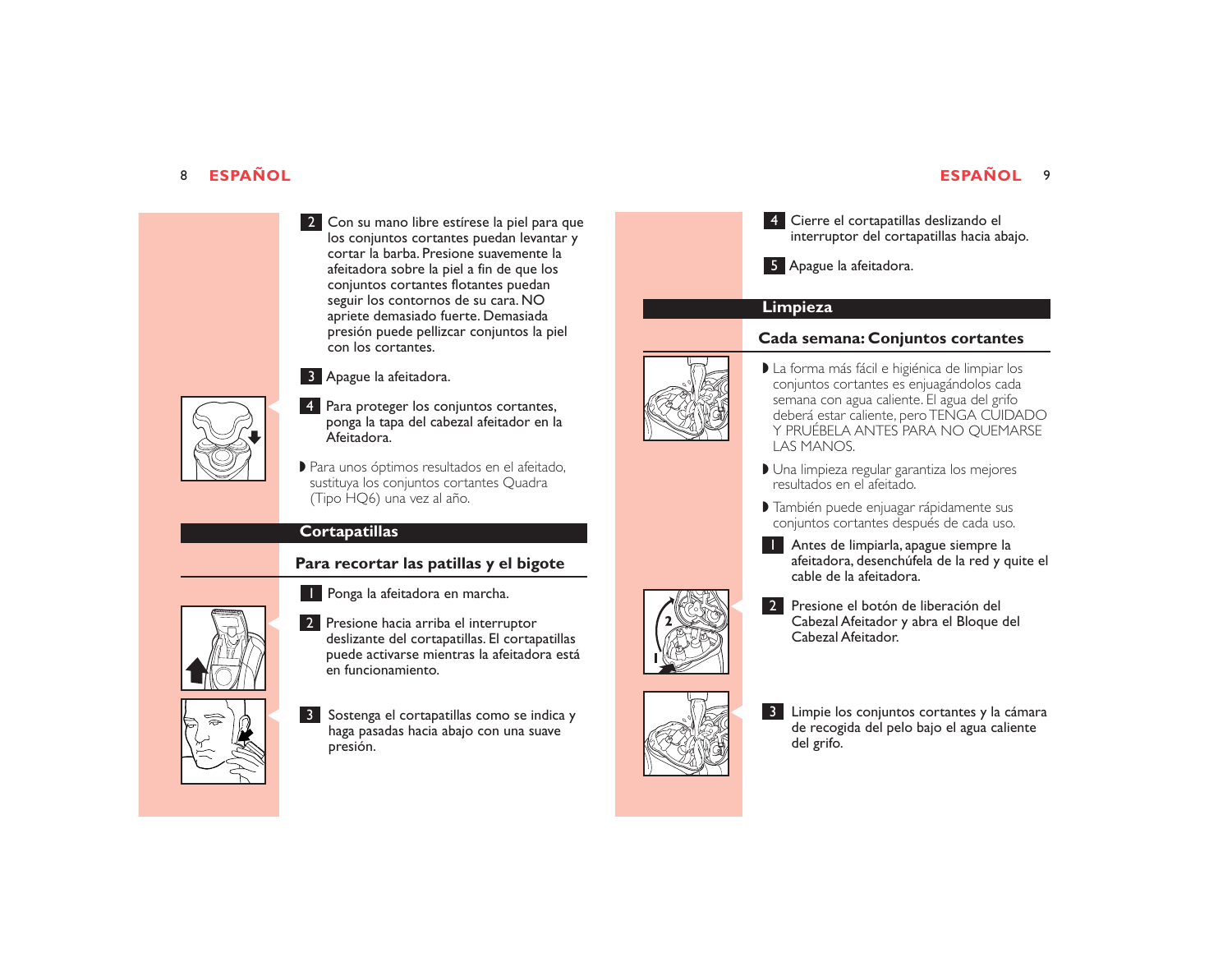

- Cierre el Bloque del Cabezal Afeitador y 4 sacuda el exceso de agua.
- Vuelva a abrir el Bloque del Cabezal 5 Afeitador y déjelo abierto para que se seque al aire.
- También puede limpiar sin agua la cámara 6 de pelo usando el cepillo que se suministra.

## **Una vez al mes: Conjuntos cortantes**

◗ No mezcle las cuchillas y los protectores, ya que el funcionamiento en el afeitado puede verse adversamente afectado durante varias semanas antes de que se restablezca el óptimo funcionamiento en el afeitado.

Apague la afeitadora, desenchúfela el cable 1 cargador de red y quite el cable de la afeitadora.



**2** Presione el botón de liberación del cabezal afeitador y abra el bloque del cabezal afeitador.



- **C G** Gire la rueda en sentido antihorario y quite el marco de retención.
	- Quite y limpie sólo un conjunto cortante 4 cada vez.



# 5 Separe la cuchilla del protector y límpielos<br>bajo el agua caliente del grifo.

- ◗ No limpie los conjuntos cortantes con el cepillo.
- ◗ No limpie más de una cuchilla y un protector a la vez, ya que forman un juego. Si, accidentalmente mezcla las cuchillas y los protectores, pueden ser necesarias varias semanas para recuperar el rendimiento óptimo en el afeitado.
- C
	- Vuelva a poner el conjunto en el Bloque 6 del Cabezal Afeitador, de modo que los lados con los pequeños agujeros estén orientados hacia el centro de la unidad afeitadora.
	- ◗ Asegúrese de que los dos bordes puntiagudos del protector encajen exactamente en los huecos.
	- Repita el proceso con los otros dos juegos 7 de conjuntos cortantes.
	- Vuelva a poner el marco. 8



- **1888 Presione hacia abajo y gire la rueda en sentido horario hasta que quede fijada en** su lugar.
	- 10 Vuelva a poner el Bloque del Cabezal Afeitador en la afeitadora.
	- ◗ Si los conjuntos cortantes han sido adecuadamente colocados,será visible un círculo brillante en el centro del bloque del cabezal afeitador.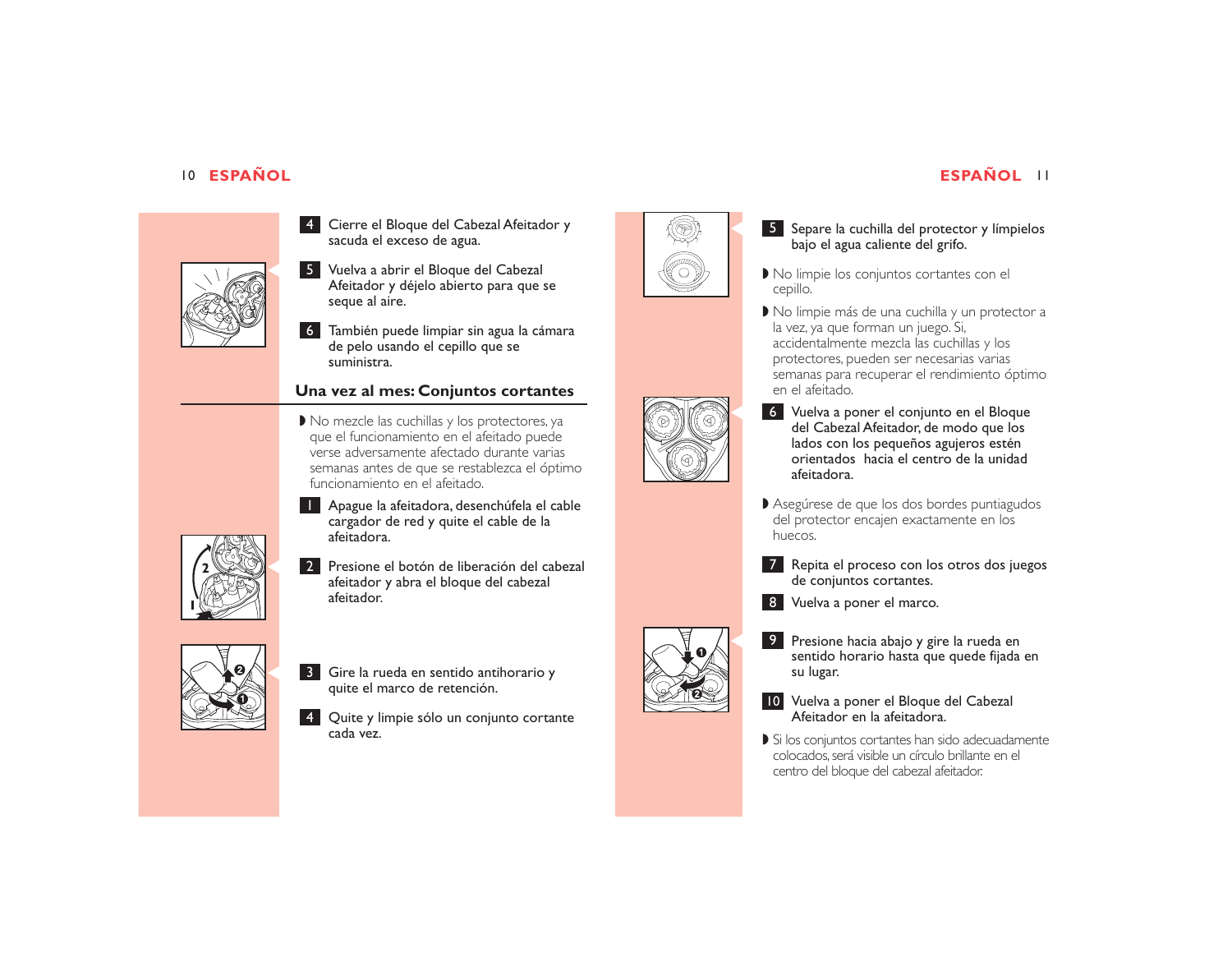# **ESPAÑOL** 13

| Una vez al mes: Conjuntos cortantes                                                                                                                                                                                                                                                                      |  |
|----------------------------------------------------------------------------------------------------------------------------------------------------------------------------------------------------------------------------------------------------------------------------------------------------------|--|
| Para un resultado óptimo, los conjuntos<br>cortantes deben ser limpiados con un líquido<br>desengrasante (por ejemplo, Norelco Razor<br>Cleaner, tipo RC1776, o con alcohol) y<br>Iubricados con Norelco Razor Lubricant, tipo<br>AL80, o con una gota de aceite mineral (en el<br>centro de la cabeza). |  |
| Cada seis meses: Cortapatillas                                                                                                                                                                                                                                                                           |  |
| Apague la afeitadora.                                                                                                                                                                                                                                                                                    |  |
| 2 Para hacer salir el cortapatillas, presione<br>hacia arriba el interruptor deslizante del<br>cortapatillas.                                                                                                                                                                                            |  |
| 3 Limpie el cortapatillas con el cepillo.                                                                                                                                                                                                                                                                |  |
| $\overline{4}$<br>Lubrique el cortapatillas con Norelco<br>Razor Lubricant (tipo AL80) o con una<br>gota de aceite mineral.                                                                                                                                                                              |  |
| 5 <sub>1</sub><br>Cierre el cortapatillas deslizando el<br>interruptor del cortapatillas hacia abajo.                                                                                                                                                                                                    |  |
| Esta afeitadora no tiene mas partes que sean<br>usadas por el usuario para ser reparadas.<br>Cualquier otro servicio debe ser realizado por<br>un Servicio de Asistencia Técnica Norelco.                                                                                                                |  |

# **Asistencia**

Para asistencia o para hallar el Servicio de Asistencia Técnica Norelco más cercano, llame (sin cargo) al teléfono:

### **1-800-243-3050 o visite nuestra página**

**web: www.norelco.com**

La información sobre los Servicios de Asistencia Técnica Norelco está disponible 24 horas al día, 7 días a la semana.

# **ACCESORIOS**

- ◗ **Sustitución de los conjuntos cortantes Tipo HQ6** - Para la máxima eficacia de la afeitadora, sustituya sus conjuntos cortantes Quadra de Norelco una vez al año.
- ◗ **Limpiadores para la afeitadora RC1776** - Norelco Razor Cleaner
- ◗ **Lubricante para la afeitadora AL80** Norelco Razor Lubricant
- ◗ **Cable Adaptador para coche HQ8010** - Carga la afeitadora desde una batería de 12 V de su coche, camión, caravana, barco o tienda de campaña..
- ◗ Los accesorios para la afeitadora Norelco pueden comprarse en una tienda, en un Servicio de Asistencia Técnica de Norelco, en nuestra página Web www.norelco.com o usando el formulario de pedido que se incluye.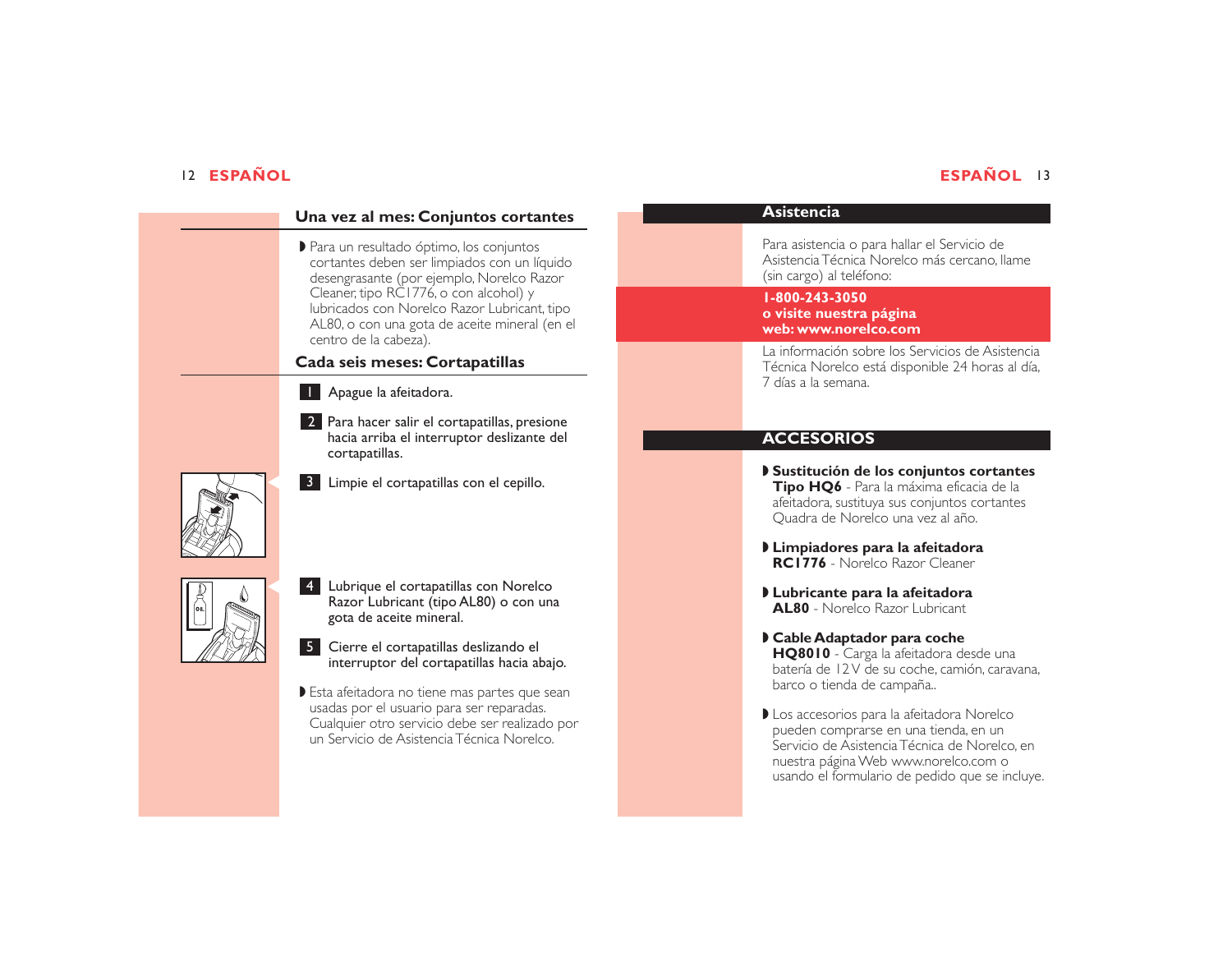## **ESPAÑOL** <sup>15</sup>

### **Cómo qyitar las Baterías**

- ◗ Esta afeitadora Norelco lleva baterías recargables de Níquel-Cadmio que deben ser desechadas adecuadamente.
- ◗ Las baterías sólo deben quitarse cuando la afeitadora vaya a ser desechada.
- ◗ Consulte en la hoja de instrucciones Cómo Quitar las Baterías recargables.

### **GARANTÍA COMPLETA DURANTE DOS AÑOS**

Philips Electronics North America Corporation garantiza cada nuevo producto Norelco Model 7866XL, 7865XL, 7864XL (excepto cuchillas y protectores) contra defectos de los materiales o de fabricación durante un período de dos años desde la fecha de compra, y está de acuerdo en reparar o sustituir sin cargo cualquier producto defectuoso.

**IMPORTANTE:** Esta garantía no cubre deterioros producidos por accidente, mal uso o abuso, falta de un cuidado razonable, la fijación de cualquier accesorio no suministrado con el producto, o la pérdida de piezas o el sometimiento del producto a cualquier voltaje diferente a los especificados.\* El uso de piezas de sustitución no autorizadas anulará esta garantía.

**PHILIPS ELECTRONICS NORTH AMERICA CORPORATION NO PAGARÁ SERVICIOS DE GARANTÍA LLEVADOS A CABO POR SERVICIOS DE REPARACIÓN NO AUTORIZADOS,Y NO INDEMNIZARÁ AL CONSUMIDOR POR DETERIOROS RESULTANTES DEL SERVICIO DE GARANTIA LLEVADO A CABO POR SERVICIOS DE REPARACIÓN NO AUTORIZADOS. NO SE ASUME LA RESPONSABILIDAD POR CUALESQUIERA DETERIOROS ESPECIALES, INCIDENTALES O CONSECUENCIALES.**

A fin de obtener el servicio de garantía, simplemente lleve o envíe el producto (a portes pagados) al más cercano Servicio de Asistencia Técnica de Norelco. Le sugerimos que, para mayor seguridad, haga los envíos por correo certificado (con la certificación pagada). Los deterioros producidos durante el envío no están cubiertos por esta garantía.

**NOTA:** Ninguna otra garantía, escrita o de palabra, está autorizada por Philips Electronics North America Corporation. Esta garantía le da derechos legales específicos y también puede tener otros derechos que varían de un estado a otro. Algunos estados no permiten la exclusión o limitación de los deterioros incidentales o consecuenciales, por lo cual las anteriores exclusiones y limitaciones pueden no ser de aplicación en su caso. \* Lea cuidadosamente las instrucciones que se incluyen.

Fabricado por:

Norelco Consumer Products Company A Division of Philips Electronics North America Corporation 1010 Washington Blvd., Stamford, CT 06912-0015



### **FABRICADO EN HOLANDA.**



Este símbolo colocado en la placa de características del producto significa que está registrado por Underwriters' Laboratories, Inc. ® **LISTED**

Norelco, Lift and Cut, y **N** son Marcas Registradas de Philips Electronics North America Corporation.

 $\bigotimes$  y Quadra son Marcas de fábrica de Philips Electronics North America Corporation.

PHILIPS y el Escudo Philips son Marcas Registradas de Koninklijke Philips Electronics N.V.

© 2003 Philips Electronics North America Corporation. All Rights Reserved. Rev. 2-4/03